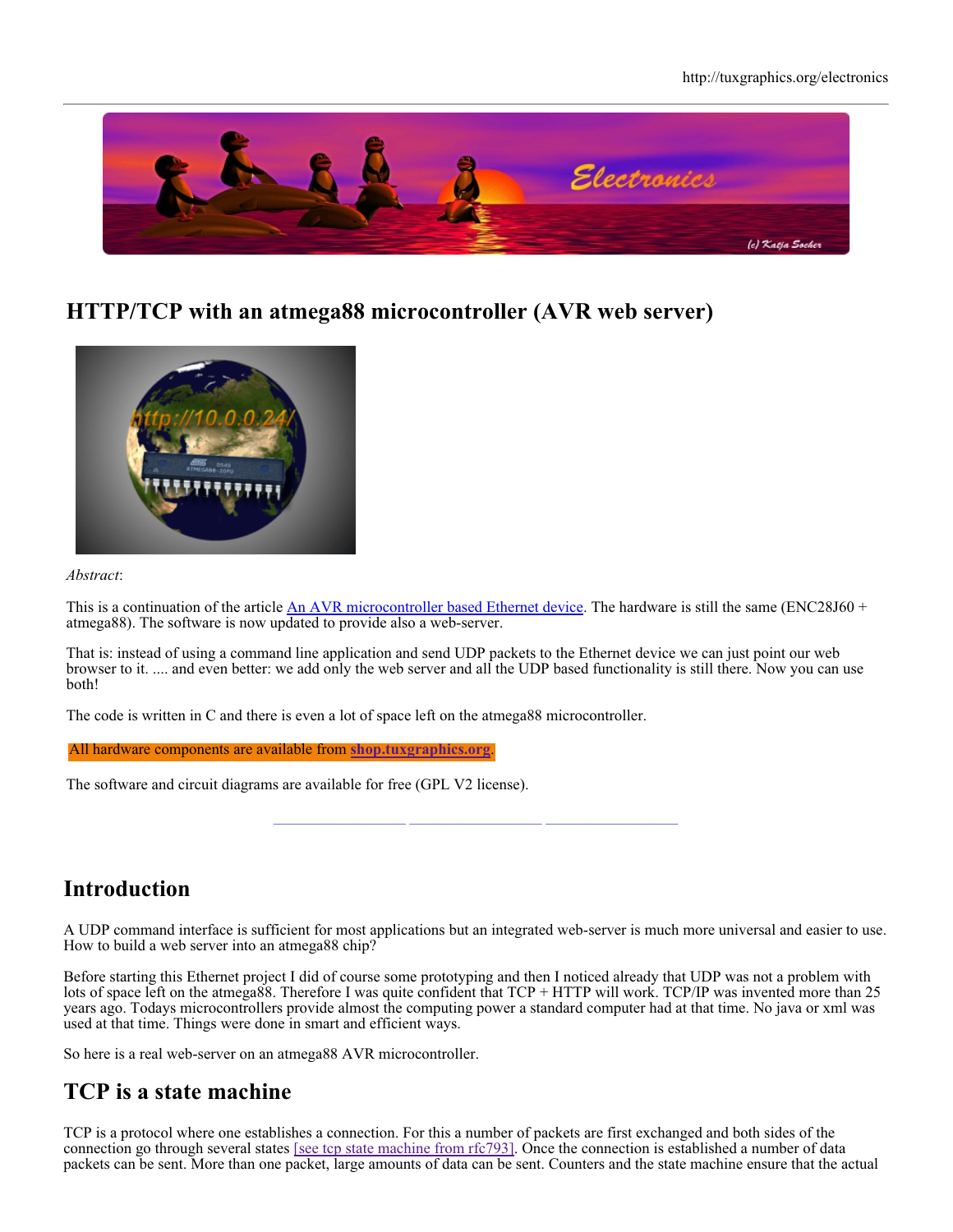user data arrives in correct order and without data loss.

Large web pages will need to send many data packets. Small pages less. How many do we need to send???

Let's take a look at the application introduced in the first article [June 2006, article060601]. In this first article we just switch on and off something. It can be done with a simple web page which might look like this:



Figure 1: The web page needed for the Ethernet Remote Device circuit.

Other applications might be measurement of temperature or air pressure. Those are all small web pages with is very little data. In other words we will send less than 100 bytes including all the html tags. How many IP packets with data will be sent for such a page?

Just one!

The whole point of using TCP is that one can send more than one packet of data but we don't need that functionality. We need TCP only because HTTP is based on it and we want HTTP in order to use our web browser.

Under the assumption that you will never need to send more than one packet with data the whole TCP protocol and state handling can be simplified a lot. We can e.g send the FIN immediately together with the data. This makes the state handling for the closing of the connection very simple.

Under this assumption it possible to implement a web-server in a atmega88 and have just under 50% of the chip's memory still free for the actual application.

### **The Ethernet remote device with build-in web server: switching something on and off**

The application that the eth rem dev tcp-2.X software implements is a simple switch. You can switch on or off something. A simple password mechanism provides very basic protection to avoid that unauthorized users toggle the switch. Here is a screen shot of the web-page that the eth\_rem\_dev\_tcp-2.X displays: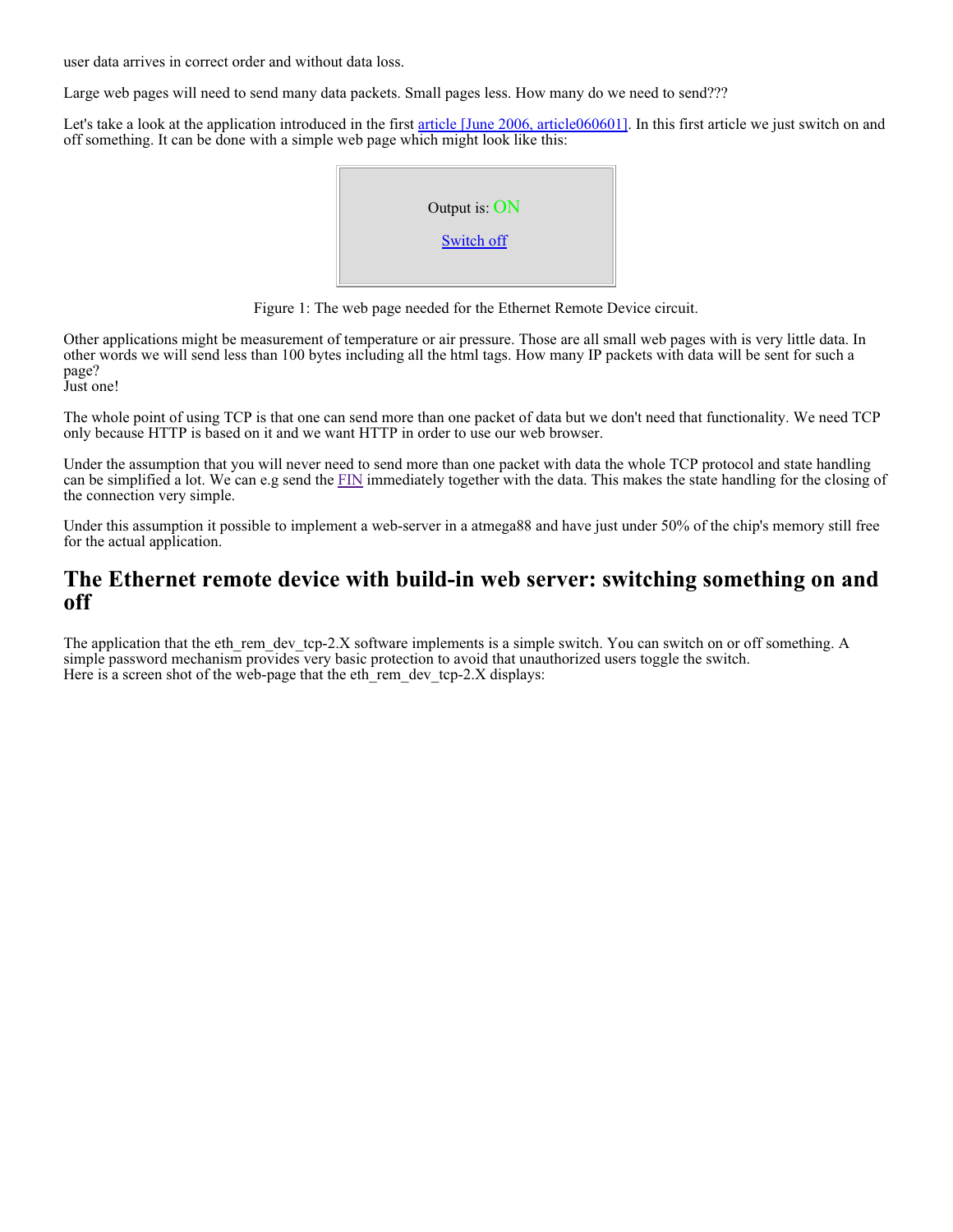

Figure 2: The atmega88 based web-server, screenshot with mozilla firefox

## **A Single Data Packet TCP/HTTP web-server on a microcontroller**

The code is available at the end of the article and I will explain it a bit. That way you will hopefully be able to modify it and adapt it also to other applications. The Single Data Packet web-server will go through the following TCP states:

- 1. receive SYN
- 2. send SYN,ACK
- 3. receive ACK (the connection is now established)
- 4. receive ACK with HTTP GET command
- 5. send ACK
- 6. send FIN,ACK with HTTP data (e.g 200 OK)
- 7. receive FIN,ACK
- 8. send ACK

As you can see this is a quite simple command and action sequence. I have implemented the needed functions for this the file ip\_arp\_udp\_tcp.c The file main.c is where the receive loop for the data is implemented. main.c has in this loop a number of if statements in order to decide what action to take. Here you will also see that the code branches between udp and tcp with port 80 (=web-server). If you want to implement your own application (e.g read temperatures, air pressure, whatever...) the you just need to modify the code above the call to the function print\_webpage and modify the function print\_webpage in order to print your own webpage. All this is in the file main.c The file enc28j60.c implements the driver to the Ethernet chip. You don't have to worry about the enc28j60.c.

# **The URL format**

In order to build an interactive web page the HTML code provides "<a href=" for links and HTML Forms for more complicated dialogs. The problem with forms is however that HTML Forms are code intensive and difficult to decode. A much easier solution is to implement virtual folders and files. The password can e.g be one folder. In other words you have to type http://IP\_or\_HOST/password . Behind this url we can implement a virtual file which is the command. In our case switch on  $(=1)$  or swith off  $(=0)$ . The full URL would then e.g look like this.

```
Switch on:
  http://IP_or_HOST/password/1
Switch off:
  http://IP_or_HOST/password/0
```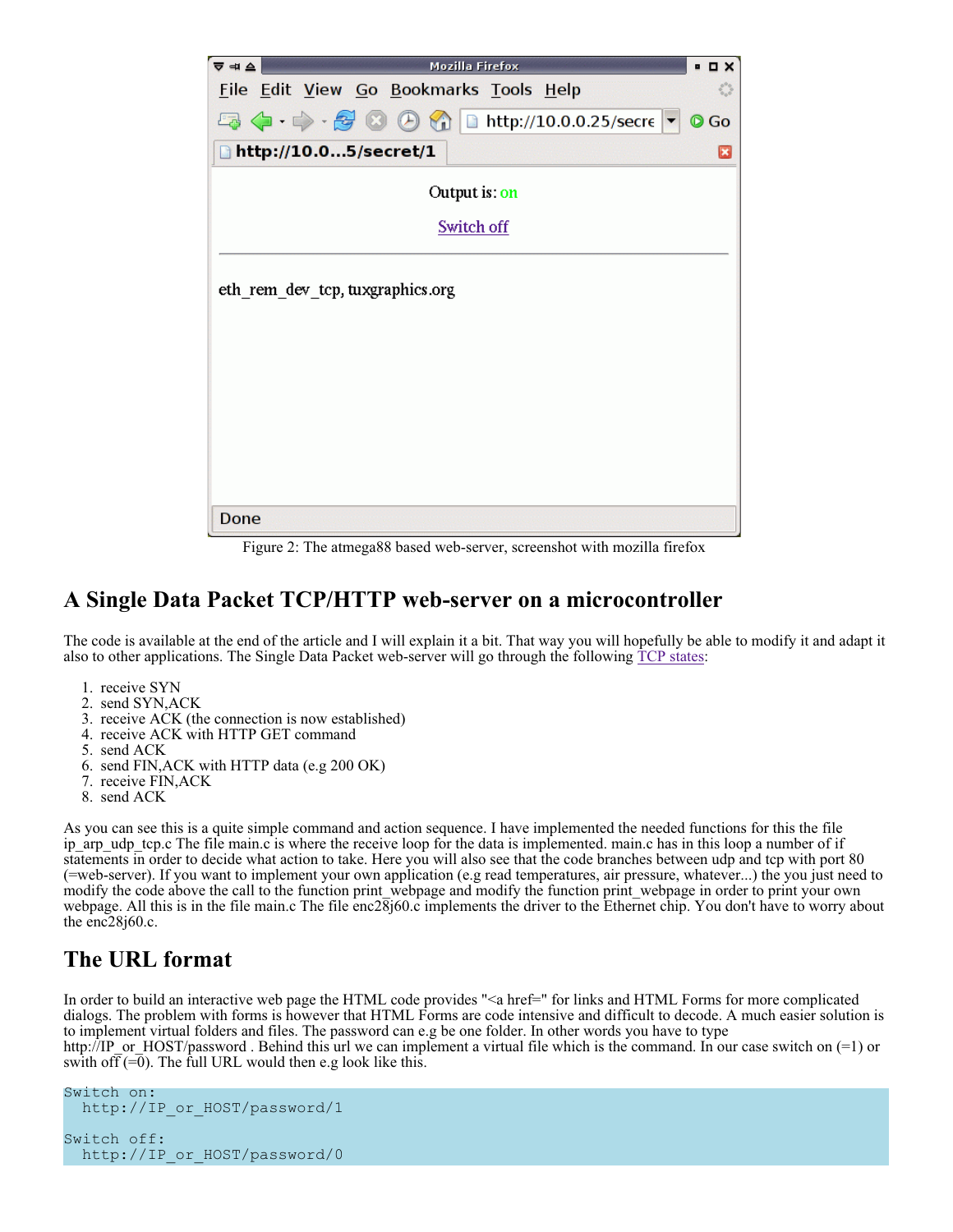#### See the current status and change nothing: http://IP or HOST/password

This is very easy to understand and easy to decode in the microcontroller. If you want to implement just a thermometer or present some other readings without password protection then you can just implement the "root" folder: http://IP\_or\_HOST and delete the /password/command code in main.c

## **The web-server hardware**

The hardware is exactly the same as described in the previous article An AVR microcontroller based Ethernet device:



Figure 3: Circuit diagram (click on the drawing to get a printable pdf version). The circuit diagram of the previous hardware version can be found in the download section of article06061

You get the web-server just by uploading new firmware to the microcontroller.

# **Building and loading the software**

Unpack the eth\_rem\_dev\_tcp-2.X package (command tar -zxvf eth\_rem\_dev\_tcp-2.X to unpack, software download at the end of this article). Take a look at the included README file it contains detailed instructions.

Next you need to set the IP address for your hardware. Edit the file main.c and change the 3 lines:

```
static uint8 t mymac[6] = {0x54,0x55,0x58,0x10,0x00,0x24};static uint8<sup>-</sup>t myip[4] = {10, 0, 0, 24};
static char baseurl[]="http://10.0.0.24/";
```
For the first device you build you will not need to change the mymac line. But you will probably need to change the IP address (myip). It must be a free address from the address range in your network.

There is a range of private addresses (not routed on the public Internet) which you can use:

Netmask Network Addresses 255.0.0.0 10.0.0.0 - 10.255.255.255 255.255.0.0 172.16.0.0 - 172.31.255.255